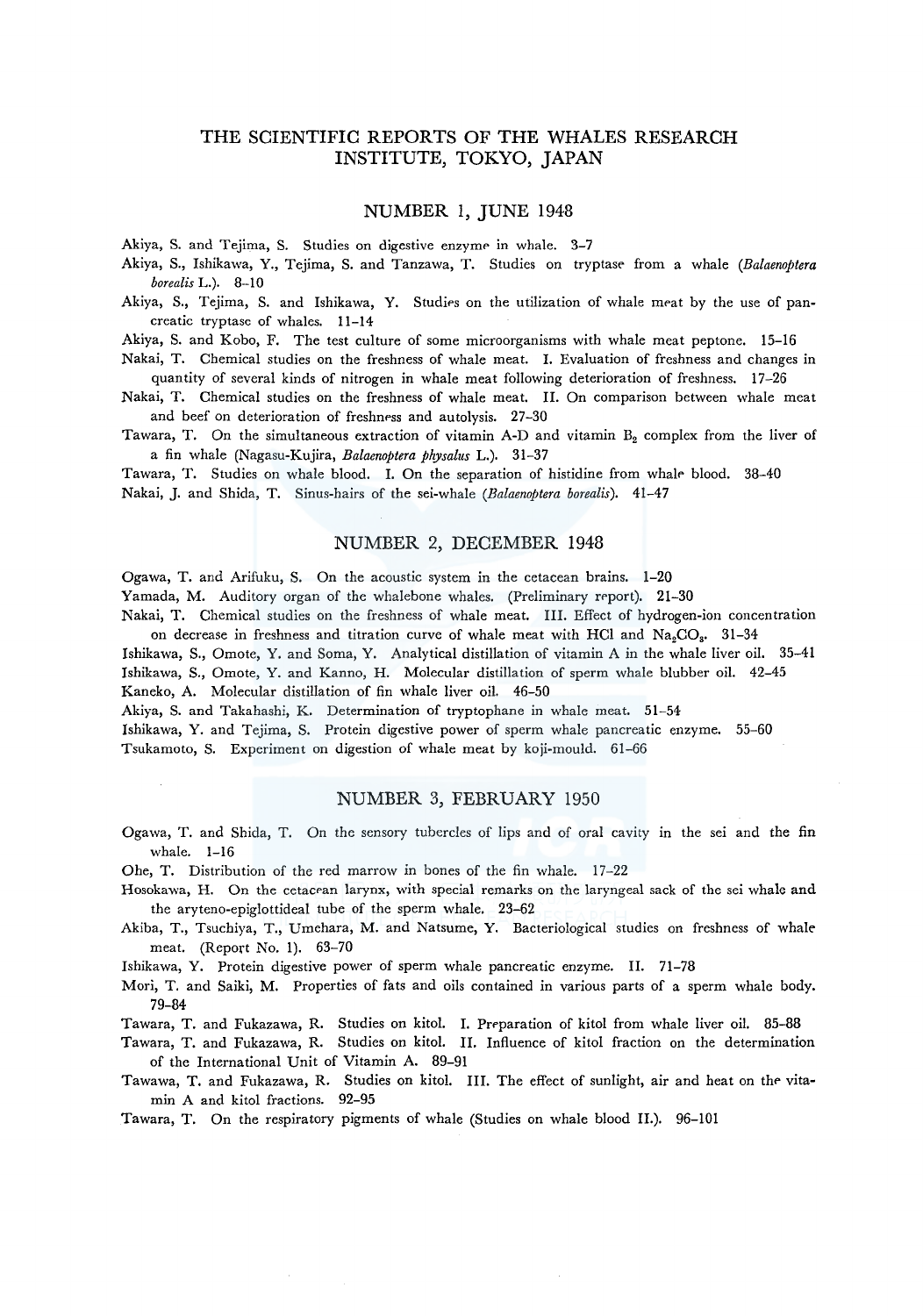Yoshida, M. Research on methionine in whale. 102-105

Mizue, K. Factory ship whaling around Bonin Islands in 1948. 106-118

Mizue, K. and Jimbo, H. Statistic study of foetuses of whales. 119-131

Nishiwaki, M. and Hayashi, K. Biological survey of fin and blue whales taken in the Antarctic season 1947-48 by the Japanese fleet. 132-190

## NUMBER 4, AUGUST 1950

Omura, H. On the body weight of sperm and sei whales located in the adjacent waters of Japan. 1-13 Omura, H. Diatom infection on blue and fin whales in the Antarctic whaling area V (the Ross Sea area). 14-26

Omura, H. Whales in the adjacent waters of Japan. 27-113

Nishiwaki, M. Determination of the age of Antarctic blue and fin whales by the colour changes in crystalline lens. 115-161

Nishiwaki, M. Age characteristics in baleen plates. 162-183

Nishiwaki, M. On the body weight of whales. 184-209

# NUMBER 5, JUNE 1951

Akiba, T., Umehara, M. and Natsume, Y. Bacteriological studies on freshness of whale meat. (Report No. II.). 1-4

Hosokawa, H. On the pelvic cartilages of the Balaenoptera-foetuses, with remarks on the specifical and sexual difference. 5-15

- Ohc, T. Iconography on the abdominal cavity and viscera of the Balaenoptera, with special remarks upon the peritoneal coverings. 17-39
- Akiya, S. and Hoshino, O. Isolation of histidine from whale blood using 3, 4-dichlorobenzene sulfonic acid. 41-47

Tawara, T. and Fukazawa, R. Studies on kitol. IV. Purification of kitol by chromatographie. 49-51 Ishikawa, S., Omote, Y. and Okuda, H. Substances related to vitamin A in the whale liver oil. 53-59 Ishikawa, S., Omote, Y., Kijima, M. and Okuda, H. Thermal decomposition of kitol. 61-69

Mizue, K. Grey whales in the east sea area of Korea. 71-79

Mizue, K. Food of whales (In the adjacent waters of Japan). 81-90

Nishiwaki, M. and Ohe, T. Biological investigation on blue whales *(Balaenoptera musculus)* and fin whales *(Balaenoptera physalus)* caught by the Japanese Antarctic whaling fleets. 91-167

## NUMBER 6, DECEMBER 1951

Hosokawa, H. On the extrinsic eye muscles of the whale, with special remarks upon the innervation and function of the musculus retractor bulbi. 1-33

Murata, T. Histological studies on the respiratory portions of the lungs of cetacea. 35-47

Kojima, T. On the brain of the sperm whale *(Physeter catodon* L.). 49-72

Mizue, K. and Murata, T. Biological investigation on the whales caught by the Japanese Antarctic whaling fleets season 1949-50. 73-131

Nishiwaki, M. On the periodic mark on the baleen plates as the sign of annual growth. 133-152

Nishiwaki, M. and Hibiya, T. On the sexual maturity of the sperm whales *(Physeter catodon)* found in the adjacent waters of Japan (I). 153-165

Nakai, T. Chemical studies on freshness of whale meat. IV. Some informations of *Archomobacter ubiquitum*  isolated from whale carcass. 167-176

Nakai, T. and Ono, H. The effects of electric shock and fatigue on post-mortem changes in muscle. 177-185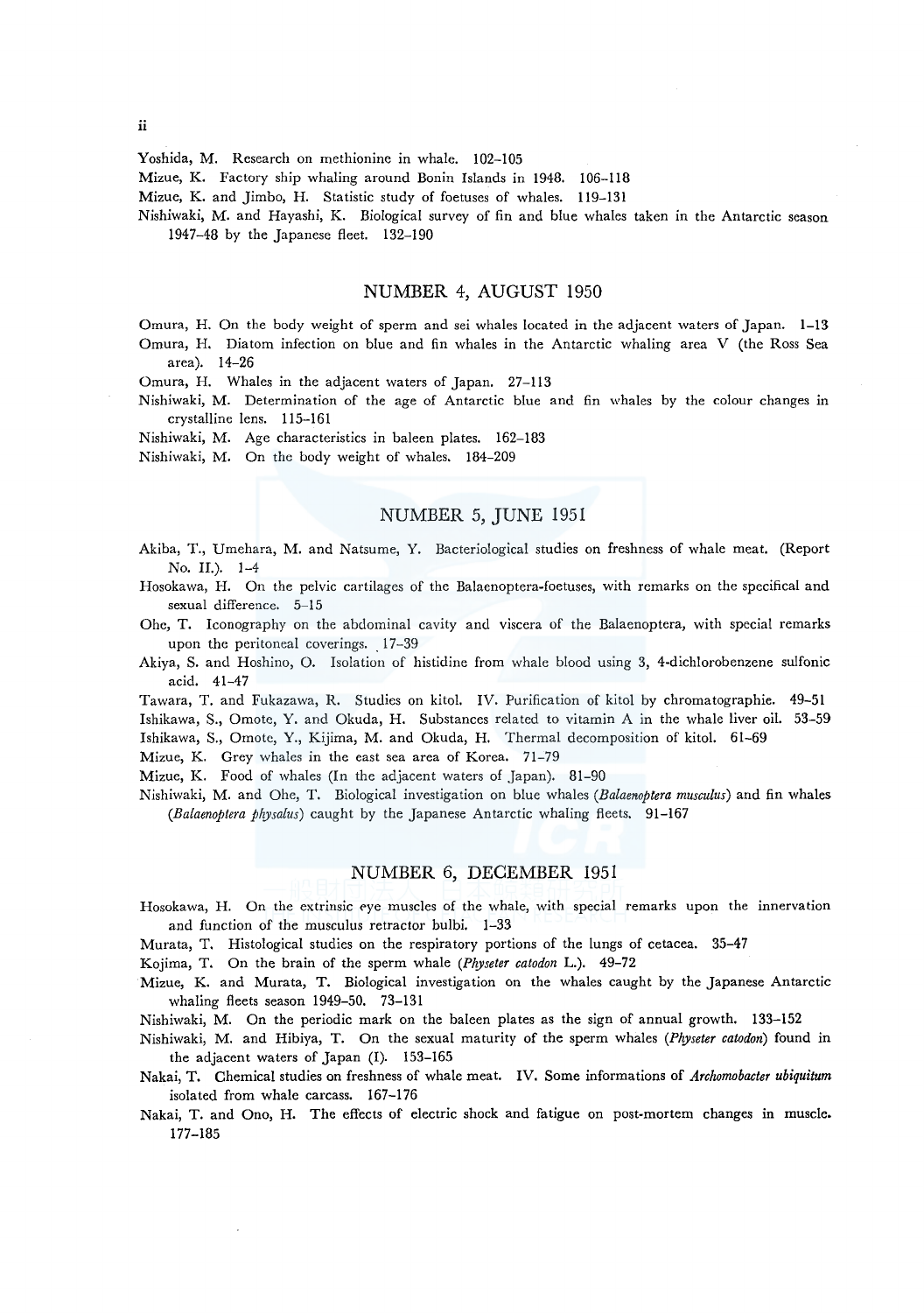- Omote, Y. Complete recovery of vitamin A from molecular distillation residue of whale-liver oil. 187- 191
- Omote, Y. Chemical structure of kitol (I). Double bonds and hydroxyl groups. 193-198
- Hirata, M. Experimental investigation on flattened head harpoon. An attempt for restraining *rico*chet. 199-207

# NUMBER 7, JULY 1952

- Ogawa, T. On the cardiac nerves of some cetacea, with special reference to those of *Berardius bairdii* Stejneger. 1-22
- Akiya, S., Hoshino, O. and Motohashi, N. On an attempt to preserve whale meat freshness with 5 nitro-furfuriden aminoguanidine from decay. 23-30

Akiya, S. and Sawamura, R. Colorimetric determination of 5-nitro-2-furfuridene aminoguanidine. 31-36

Tomiyama, S. and Takao, M. Studies on utilization of higher fatty alcohol from sperm whale oil. 37- 46

Omote, Y. A rapid method for the separate determination of vitamin A and kitol in the whale-liver oil. 47-50

Arai, Y. and Sakai, S. Whale meat in nutrition. 51-67

- Yamaguchi, K. and Fujino, K. On the serological constitution of striped dolphin *(Prodelphinus caeruleoalbus* (Meyen)) (I). 67-77
- Nishimoto, S., Tozawa, M. and Kawakami, T. Food of sei whales *(Balaenoptera borealis)* caught in the Bonin Island waters. 79-85
- Nishiwaki, M. On the age-determination of Mystacoceti, chiefly blue and fin whales. 87-119
- Nishiwaki, M. and Hibiya, T. On the sexual maturity of the sperm whales *(Physeter catodon)* found in the adjacent waters of Japan (II). 121-124
- Ohno, M. and Fujino, K. Biological investigation on the whales caught by the Japanese Antarctic whaling fleets, season 1950/51. 125-188

## NUMBER 8, JUNE 1953

Yamada, M. Contribution to the anatomy of the organ of hearing of whales. 1-79

Omura, H. Biological study on humpback whales in the Antarctic whaling areas IV and V. 81-102 Fujino, K. On the serological constitutions of the sei-, fin-, blue- and humpback-whales (I). 103-125

Ogawa, T. On the presence and disappearance of the hind limb in the cetacean embryos. 127-132

- Nishiwaki, M. and Yagi, T. On the age and the growth of teeth in a dolphin *(Prodelphinus caeruleo· albus).* (I). 133-146
- Kakuwa, Z., Kawakami, T. and Iguchi, K. Biological investigation on the whales caught by the Japanese Antarctic whaling fleets in the 1951-52 season. 147-213
- Nishiwaki, M. Hermaphroditism in a dolphin *(Prodelphinus caeruleo-albus).* 215-218

#### NUMBER 9, JUNE 1954

- Akiya, S., Hoshino, O. and Motohashi, N. Attempt to preserve freshness of whale meat with germicides. II. 1-10
- Ogawa, T. On the musculature of the sinus venosus and its continuation with the so-called conducting system of the whale's heart. 11-35
- Yamada, M. Some remarks on the pygmy sperm whale, *Kogia.* 37-58
- Yamada, M. An account of a rare porpoise, *Feresa* Gray from Japan. 59-88
- Omura, H. and Fujino, K. Sei whales in the adjacent waters of Japan. II. Further studies on the external characters. 89-103

Fujino, K. On the serological constitution of the sperm- and baired beaked-whales (I) Blood groups of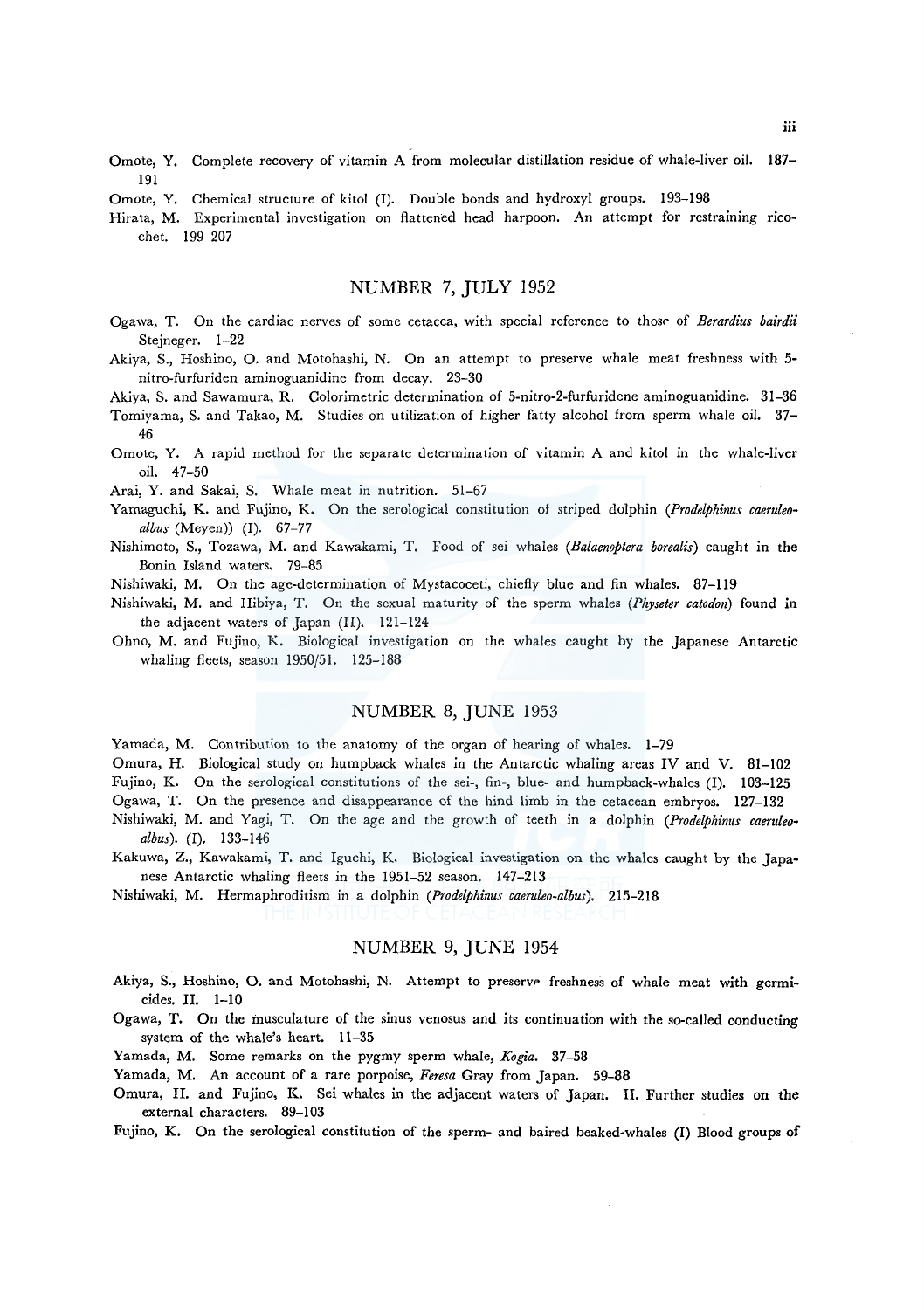the sperm- and haired beaked-whales. 105-120

- Fujino, K. On the body proportions of the fin whales *(Balaenoptera physalus* (L)) caught in the northern Pacific Ocean (I) (Preliminary report). 121-163
- Nishiwaki, M., Hibiya, T. and Kimura, S. On the sexual maturity of the sei whale of the Bonin waters. 165-177
- Uda, M. Studies of the relation between the whaling grounds and the hydrographical conditions (I). 179-187

#### NUMBER 10, JUNE 1955

Hosokawa, H. Cross-sections of a 12-mm. dolphin embryo. 1-68

- Nemoto, T. White scars on whales (I) Lamprey marks. 67-77
- Omura, H. and Nemoto, T. Sei whales in the adjacent waters of Japan. III. Relation between movement and water temperature of the sea. 79-87
- Omura, H., Fujino, K. and Kimura, S. Beaked whale *Berardius bairdi* of Japan, with notes of *Zibhius cavirostris.* 89-132
- Fujino, K. On the body weight of the sei whales located in the adjacent waters of Japan (II). 133- 141
- Nishiwaki, M. On the sexual maturity of the Antarctic male sperm whale *(Physeter catodon* L.). 143- 149
- Ohta, K., Watarai, T., Oishi, T., Ueshiba, Y., Hirose, S., Yoshizawa, T., Akikusa, Y., Satô, M. and Okano, K. Composition of fin whale milk. 151-167

# NUMBER 11, JUNE 1956

Omura, H. and Sakiura, H. Studies on the little piked whale from the coast of Japan. 1-37

- Nishiwaki, M., Hibiya, T. and Kimura, S. On the sexual maturity of the sperm whale *(Plryseter catodon)*  found in the North Pacific. 39-46
- Fujino, K. On the body proportions of the sperm whales *(Physeter catodon).* 47-83
- Fujino, K. On the serological constitution of the fin whales II. Further studies on blood groups. 85- 98

Nemoto, T. On the diatoms of the skin film of whales in the northern Pacific. 99-132

- Hoshina, T. and Sugiura, Y. On a skin disease and a nematode parasite of a dolphin, *Tursiops truncatus*  (Montagu, 1821). 133-138
- Iwai, E. Descriptions on unidentified species of dibranchiate cephalopods. I. An oegopsiden squid belonging to the genus *Architeuthis.* 139-151
- Iwai, E. Descriptions on unidentified species of dibranchiate cephalopods. II. A cranchiidae squid of the genus *Taonius.* 153-161
- Uda, M. and Nasu, K. Studies of the whaling grounds in the northern sea-region of the Pacific Ocean in relation to the meteorological and oceanographic conditions. (Part I). 163-179

Kimura, S. and Nemoto, T. Note on a minke whale kept alive in aquarium. 181-189

Ishikawa, Y. A characteristic property of whale oils concerning the absorption of gases. I. On the absorption of carbon dioxide by whale oils. 191-213

#### NUMBER 12, JUNE 1957

Omura, H. Osteological study of the little piked whale from the coast of Japan. 1-21

Nishiwaki, M. Age characteristics of ear plugs of whales. 23-32

Nemoto, T. Foods of baleen whales in the northern Pacific. 33-89

Nasu, K. Oceanographic conditions of the whaling grounds in the waters adjacent to Aleutian Islands and the Bering Sea in summer of 1955. 91-101

Kimura, S. The twinning in southern fin whales. 103-125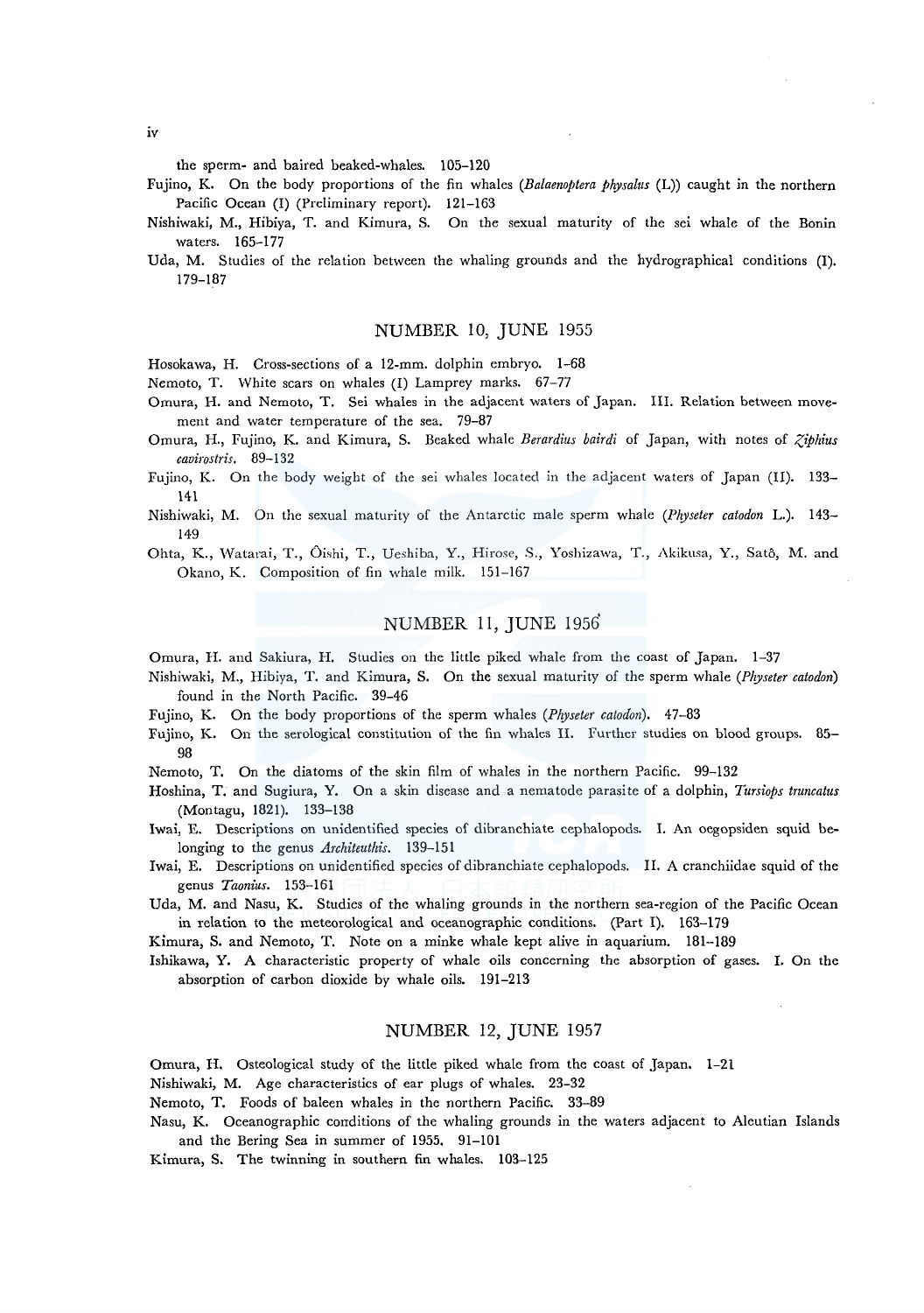- Ichihara, T. An application of linear discriminant function to external measurements of fin whale. 127-189
- Nishiwaki, M. Very small embryo of cetacea. 191-192

Nishiwaki, M. One-eyed monster of fin whale. 193-195

Ogawa, T. and Kamiya, T. A case of the cachalot with protruded rudimentary hind limbs. 197-208

- Uda, M. and Dairokuno, A. Studies of the relation between the whaling grounds and the hydrographic conditions. II. A study of the relation between the whaling grounds off Kinkazan and the boundary of water masses. 209-224
- Abe, T. Notes on fishes from the stomachs of whales taken in the Antarctic. I. *Xenocyttus nemotoi,* a new genus and new species of zeomorph fish of the subfamily *Oreosonimae* Goode and Bean, 1895. 225-233
- Tsuyuki, H. On the oils contained in various blubbers of northern elephant seal, *Mirounga angustirostris.*  235-240

#### NUMBER 13, SEPTEMBER 1958

Omura, H. North Pacific right whale. 1-52

- Nishiwaki, M. and Kamiya, T. A beaked whale *Mesoplodon* stranded at Oiso Beach, Japan. 53-83
- Nishiwaki, M. and Randa, C. Killer whales caught in the coastal waters off Japan for recent 10 years. 85-96
- Ohsumi, S. (Kimura), Nishiwaki, M. and Hibiya, T. Growth of fin whale in the northern Pacific. 97-133
- Nishiwaki, M., Hibiya, T. and Ohsumi, S. (Kimura). Age study of sperm whale based on reading of tooth laminations. 135-153
- Nishiwaki, M., Ichihara, T. and Ohsumi, S. (Kimura). Age studies of fin whale based on ear plug. 155-169

Fujino, K. On the serological constitution of fin whale. III. Human B blood group substances in erythrocytes and some notes on anti-fin Ju specific antibodies. 171-184

Nemoto, T. *Cocconeis* diatoms infected on whales in the Antarctic. 185-191

Nemoto, T. and Nasu, K. *Thysanoessa macrura* as a food of baleen whales in the Antarctic. 193-199

Ichihara, T. Gray 'whale observed in the Bering Sea. 201-205

Ohsumi, S. (Kimura). A descendant of Moby Dick or a white sperm whale. 207-209

Nasu, K. Deformed lower jaw of sperm whale. 211-212.

Omura, H. Note on embryo of Baird's beaked whale. 231-214

Uda, M. and Suzuki, N. Studies of the relation between the whaling grounds and the hydrographic conditions. III. The averaged conditions of the whaling grounds and their trends of variation during 1946-55. 215-229

Seki, Y. Observations on the spinal cord of the right whale. 231-251

- Kamiya, T. How to count the renculi of the cetacean kidneys, with special regard to the kidney of the right whale. 253-267
- Hosokawa, H. and Sekino, T. Comparison of the size of cells and some histological formations between whales and man. 269-301

Ogawa, T., Tsunoda, T. and Osawa, M. Amino acid composition of whale meat. 303-307

Ishikawa, Y. A characteristic property of whale oils concerning the absorption of gases. II. On the absorption of nitrogen by whale oils. 309-321

Tsuyuki, H. Component fatty acids of northern elephant seal oil. 323-332

## NUMBER 14, SEPTEMBER 1959

Omura, H. Bryde's whale from the coast of Japan. 1-33

Nishiwaki, M. and Kamiya, T. *Mesoplodon stejnegeri* from the coast of Japan. 35-48

Nishiwaki, M. Humpback whales *in* Ryukyuan waters. 49-87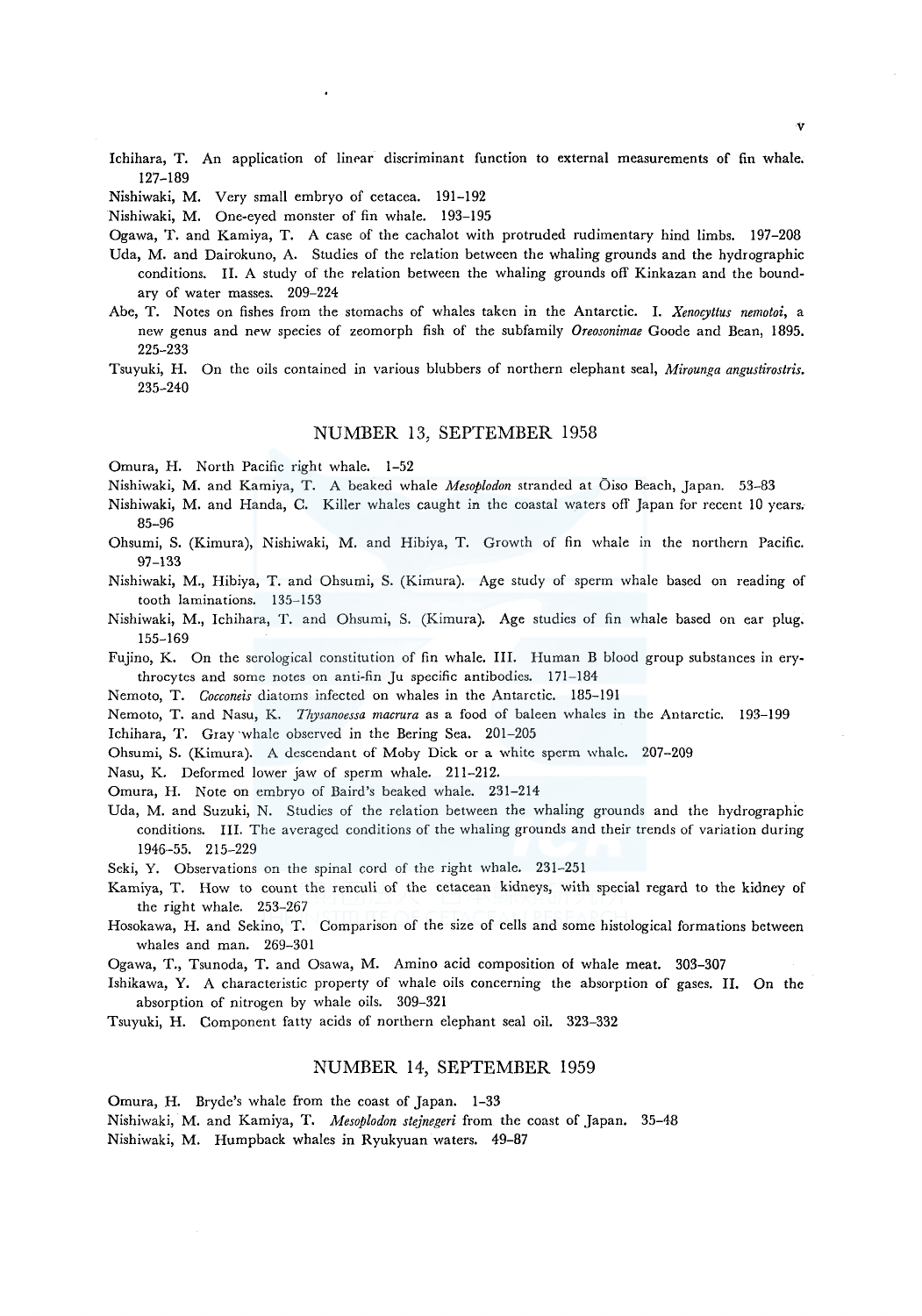*vi* 

- Cushing, John E., Fujino, K. and Takahashi, K. Glycerol-freezing technique as an aid in blood typing of whales. 89-100
- Fujino, K. and Cushing, John E. Blood typing of dried whale erythrocytes with 1311 labelled antibody. 101-106

lchihara, T. Formation mechanism of ear plug in baleen whales in relation to glove-finger. 107-135 Nasu, K. Surface water condition in the Antarctic whaling Pacific area in 1956-57. 137-143

Ohsumi, S. (Kimura). A deformed fin whale foetus. 145-147

Nemoto, T. Food of baleen whales with reference to whale mevements. 149-290

Yamada, M. and Yoshizaki, F. Osseous labyrinth of cetacea. 291-304

Nakai, T. Distribution of amino acid in proteins from various parts of whale body. 305-326

#### NUMBER 15, NOVEMBER 1960

Nishiwaki, M. Ryukyuan humpback whaling in 1960. 1-16

Ohsumi, S. Relative growth of the fin whale, *Balaenoptera physalus* (Linn.). 17-84

Fujino, K. Immunogenetic and marking approaches to identifying subpopulations of the North Pacific whales. 85-142

Nasu, K. Oceanographic investigation in the Chukchi Sea during the summer of 1958. 143-158

Tokita, K. and ECG Research Group. Electrocardiographical studies on bottlenosed dolphin *(Tursiops truncatus* ). 159-165

## NUMBER 16, MARCH 1962

Omura, H. Bryde's whale occurs on the coast of Brazil. 1-5

Omura, H. Further information on Bryde's whale from the coast of Japan. 7-18

Nishiwaki, M. Ryukyuan whaling in 1961. 19-28

Nemoto, T. A secondary sexual character of fin whales. 29-34

Omura, H., Nishiwaki, M., Ichihara, T. and Kasuya, T. Osteological note of a sperm whale. 35-45

Jchihara, T. Prenatal dead foetus of baleen whales. 47-60

Nishiwaki, M. *Mesoplodon bowdoini* stranded at Akita Beach, Sea of Japan. 61-77

Nishiwaki, M. Observation on two mandibles of *Mesoplodon.* 79-82

Sinclair, John. An early dolphin embryo *(Stenella caeruleoalbus)* in serial sections. 83-87

Nemoto, T. Food of baleen whales collected in recent Japanese Antarctic whaling expeditions. 89-103 Uda, M. Subarctic oceanography in relation to whaling and salmon fisheries. 105-119

## NUMBER 17, FEBRUARY 1963

- Nishiwaki, M., Ohsumi, S. and Maeda, T. Change of form in the sperm whale accompanied with growth. 1-14
- Ohsumi, S., Kasuya, T. and Nishiwaki, M. The accumulation rate of dentinal growth layers in the maxillary tooth of the sperm whale. 15-35

Ichihara, T. Photometric method for counting laminae in ear plug of baleen whale. 37-48

Yoshikawa, T. and Suzuki, T. The lamination of the masseter of the humpback whale. 49-52

Fujino, K. Intra-uterine selection due to maternal-foetal in compatibility of blood type in the whales. 53-65

Cushing, John E., Fujino, K. and Calaprice, N. The Ju blood typing system of the sperm whale and specific soluble substances. 67-77

Nemoto, T. New records of sperm whales with protruded rudimentary hind limbs. 79-81

Nemoto, T. and Nasu, K. Stones and other aliens in the stomachs of sperm whales in the Bering Sea, 83-91

Nishiwaki, M. Taxonomical consideration on genera of *Delphinidae.* 93-103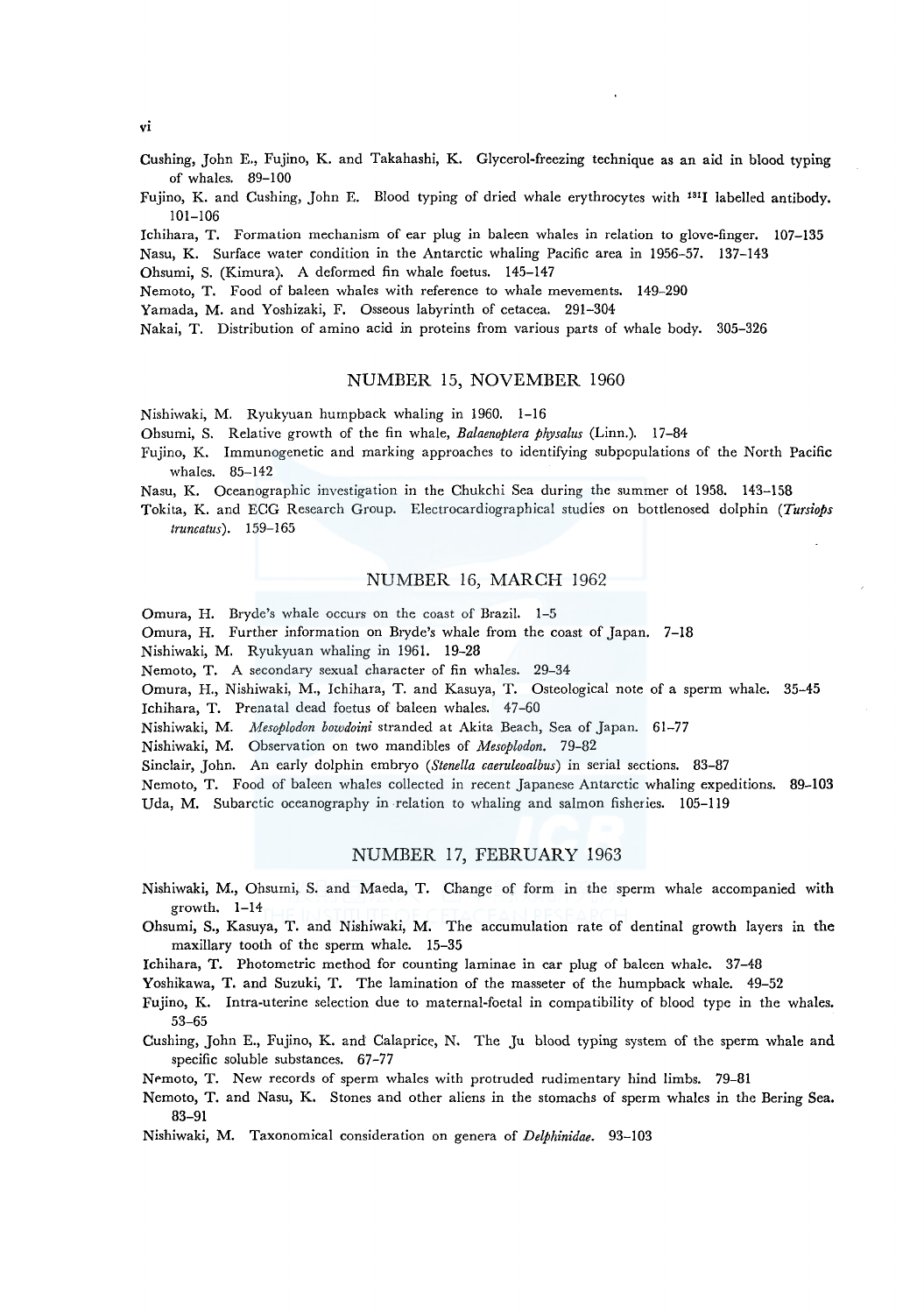Nasu, K. Oceanography and whaling ground in the subarctic region of the Pacific Ocean. 105-155

- Nemoto, T. Some aspects of the distribution of *Calanus cristatus* and *C. plumchrus* in the Bering and its neighbouring waters, with reference to the feeding of baleen whales. 157-170
- Tsuyuki, H. and Naruse, U. Studies on the oil of black right whale in the northern Pacific Ocean. 171-190
- Yagi, T., Nishiwaki, M. and Nakajima, M. A preliminary study on the method of time marking with leadsalt and tetracycline on the teeth of northern fur seal. 191-195

#### NUMBER 18, MARCH 1964

Fujino, K. Fin whale subpopulations in the Antarctic whaling areas II, III and IV. 1-27

Ichihara, T. Prenatal development of ear plug in baleen whales. 29-48

- Ohsumi, S. Examination on age determination of the whale. 49-88
- Nemoto, T. School of baleen whales in the feeding areas. 89-110
- Okutani, T. and Nemoto, T. Squids as the food of sperm whales in the Bering Sea and Alaskan Gulf. 111-122
- Ohsumi, S. Comparison of maturity and accumulation rate of corpora albicantia between the left and right ovaries in cetacea. 123-148
- Omura, H. A systematic study of the hyoid bones in the baleen whales. 149-170
- Nishiwaki, M. Revision of the article "Taxonomical consideration on genera of *Delphinidae"* in No. 17. 171-172
- Tsuyuki, H. and Naruse, U. Studies on the lipids in brain of black right whale in the northern Pacific Ocean. 173-180

#### NUMBER 19, APRIL 1965

Ohsumi, S. Reproduction of the sperm whale in the north-west Pacific. 1-35

Kasuya, T. and Ichihara, T. Some informations on minke whales from the Antarctic. 37-43

Nemoto, T. and Kasuya, T. Foods of baleen whales in the Gulf of Alaska of the North Pacific. 45-51

- Nishiwaki, M., Nakajima, M., and Kamiya, T. A rare species of dolphin *(Stenella attenuata)* from Arari, Japan. 53-64
- Nishiwaki, M., Kasuya, T., Tobayama, T., Kamiya, T. and Nakajima, M. *Feresa attenuata* captured at the Pacific Coast of Japan in 1963. 65-90

Nakajima, M. and Nishiwaki, M. The first occurrence of a porpoise *(Electra electra)* in Japan. 91-104 Hosokawa, H. and Kamiya, T. Sections of the dolphin's head *(Stenella caeruleoalba).* 105-133

Ohsumi, S. A dolphin *(Stenella caeruleoalba)* with protruded rudimentary hind limbs. 135-136

## NUMBER 20, SEPTEMBER 1966

Ohsumi, S. Sexual segregation of the sperm whale in the North Pacific. 1-16

- Ichihara, T. Criterion for determining age of fin whale with reference to ear plug and baleen plate. 17-82
- Kasuya, T. Caryotype of a sei whale. 83-88
- Kasuya, T. and Ohsumi, S. A secondary sexual character of. the sperm whale. 89-94
- Nishiwaki, M. and Norris, K. S. A new genus, *Peponocephala,* for the odontoceti cetacean species *Electra electra.* 95-100
- Nishiwaki, M., Nakajima, M. and Tobayama, T. Preliminary experiments for dolphin marking. 101- 107
- Neinoto, T. *Thysanoessa* euphausiids, comparative morphology, allomorphosis and ecology. 109-155

Nasu, K. Fishery oceanographic study on the baleen whaling grounds. 157-210

Ichihara, T. and Nishiwaki, M. External measurements and weight of a southern elephant seal. 211- 212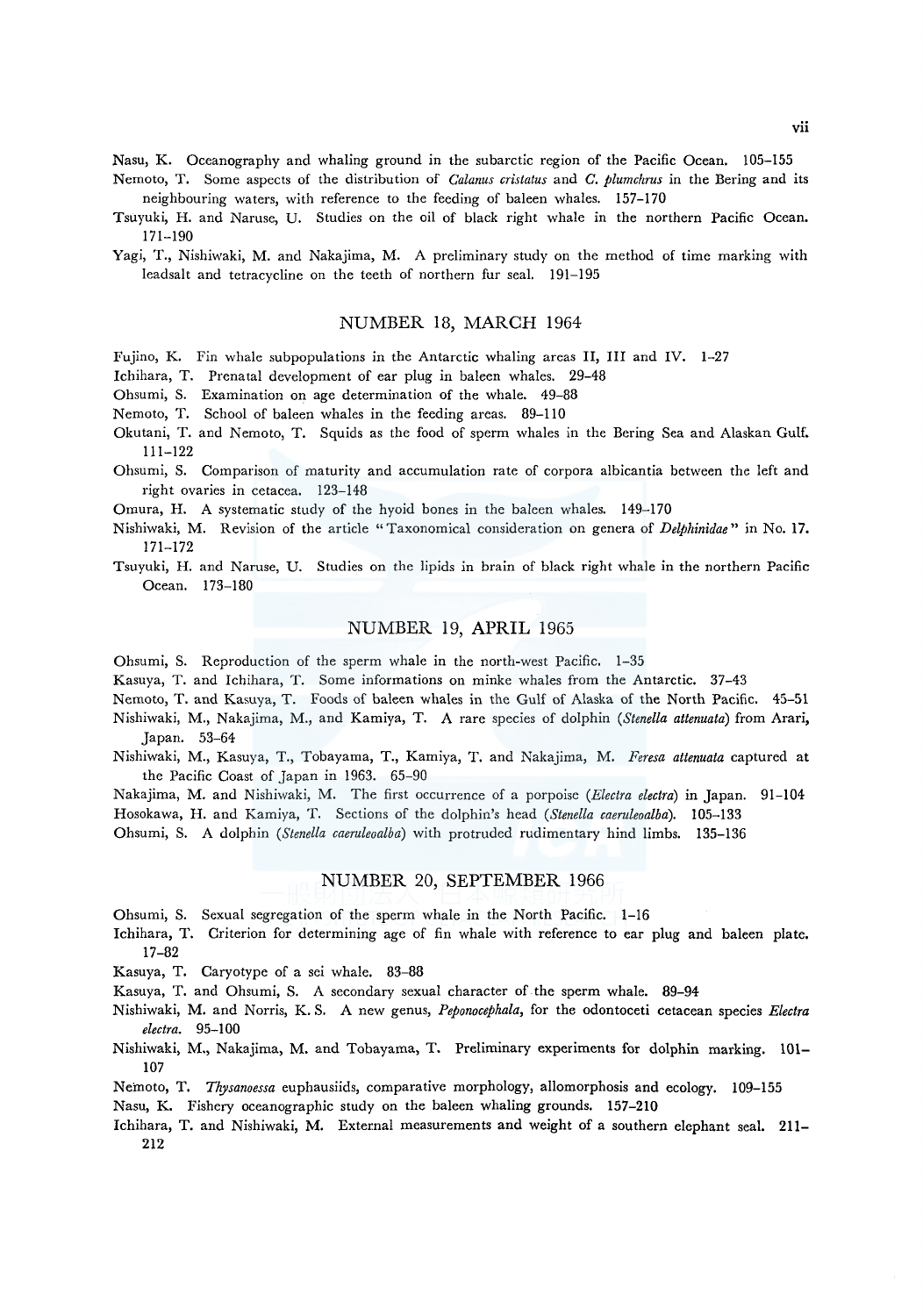Tsuyuki, H. and Itoh, S. Studies on the oils contained in blubber of a southern elephant seal. 213- 221

## NUMBER 21, JUNE 1969

- Omura, H., Ohsumi, S., Nemoto, T., Nasu, K. and Kasuya, T. Black right whales in the North Pacific. 1-78
- Nishiwaki, M. and Hasegawa, Y. The discovery of the right whale skull in the Kisagata shell bed. 79-84

Ohsumi, S. Occurrence and rupture of varginal band in the fin, sei, and blue whales. 85-94

Hosokawa, H., Igarashi, S., Kamiya, T. and Hirosawa, K. Morphological characteristics and myelinization of acoustic system in the dolphins *(Stenella caeruleoalba).* 95-123

Mol, T. and van Bree, P.J.H. A short contribution to the history of whaling in Japan during the 17th century. 125-129

Tsuyuki, H. and Itoh, S. Fatty acid composition of finless porpoise oil. 131-135

Tsuyuki, H. and Itoh, S. Fatty acid composition of many toothed pilot whale oil. 137-141

# NUMBER 22, JUNE 1970

- Omura, H., Ichihara, T. and Kasuya, T. Osteology of pygmy blue whale with additional information on external and other characteristics. 1-27
- Nishiwaki, M. and Kasuya, T. Recent record of gray whale in the adjacent waters of Japan and a consideration on its migration. 29-37
- Kasuya, T. and Rice, D. W. Note on baleen plates and on arrangement of parasitic barnacles of gray whale. 39-43
- Nishiwaki, M. and Kasuya. T. A Greenland right whale caught at Osaka Bay. 45-62
- Nasu, K. and Masaki, Y. Some biological parameters for stock assessment of the Antarctic sei whale. 63-74
- Ohsumi, S., Masaki, Y. and Kawamura, A. Stock of the Antarctic minke whale. 75-125.
- Kawamura, A. Food of sei whale taken by Japanese whaling expeditions in the Antarctic season 1967/ 68. 127-152
- Nemoto, T. and Yoo, K. I. An amphipod, *Parathemisto gaudichaudii* as a food of the Antarctic sei whale. 153-158
- Tobayama, T., Uchida, S. and Nishiwaki, M. Twin foetuses from a blue white dolphin. 159-162

Machida, S. A sword-fish sword found from a North Pacific sei whale. 163-164

Tsuyuki, H. and Itoh, S. Fatty acid components of black right whale oil by gas chromatography. 165- 170

## NUMBER 23, SEPTEMBER 1971

Ohsumi, S. Some investigations on the school structure of sperm whale. 1-25

Kawamura, A. Influence of chasing time to stomach contents of baleen and sperm whales. 27-36

- Kasuya, T. Consideration of distribution and migration of toothed whales off the Pacific coast of Japan based upon aerial sighting record. 37-60
- Omura, H. A comparison of the size of vertebrae among some species of the baleen whales with special reference to whale movements. 61-69
- Omura, H., Nishiwaki, M. and Kasuya, T. Further studies on two skeletons of the black right whale in the North Pacific. 71-81

Nishiwaki, M. and Kasuya, T. Osteological note of an Antarctic sei whale. 83-89

Hosokawa, H. and Kamiya, T. Some observations on the cetacean stomachs, with special considerations on the feeding habits of whales. 91-101

viii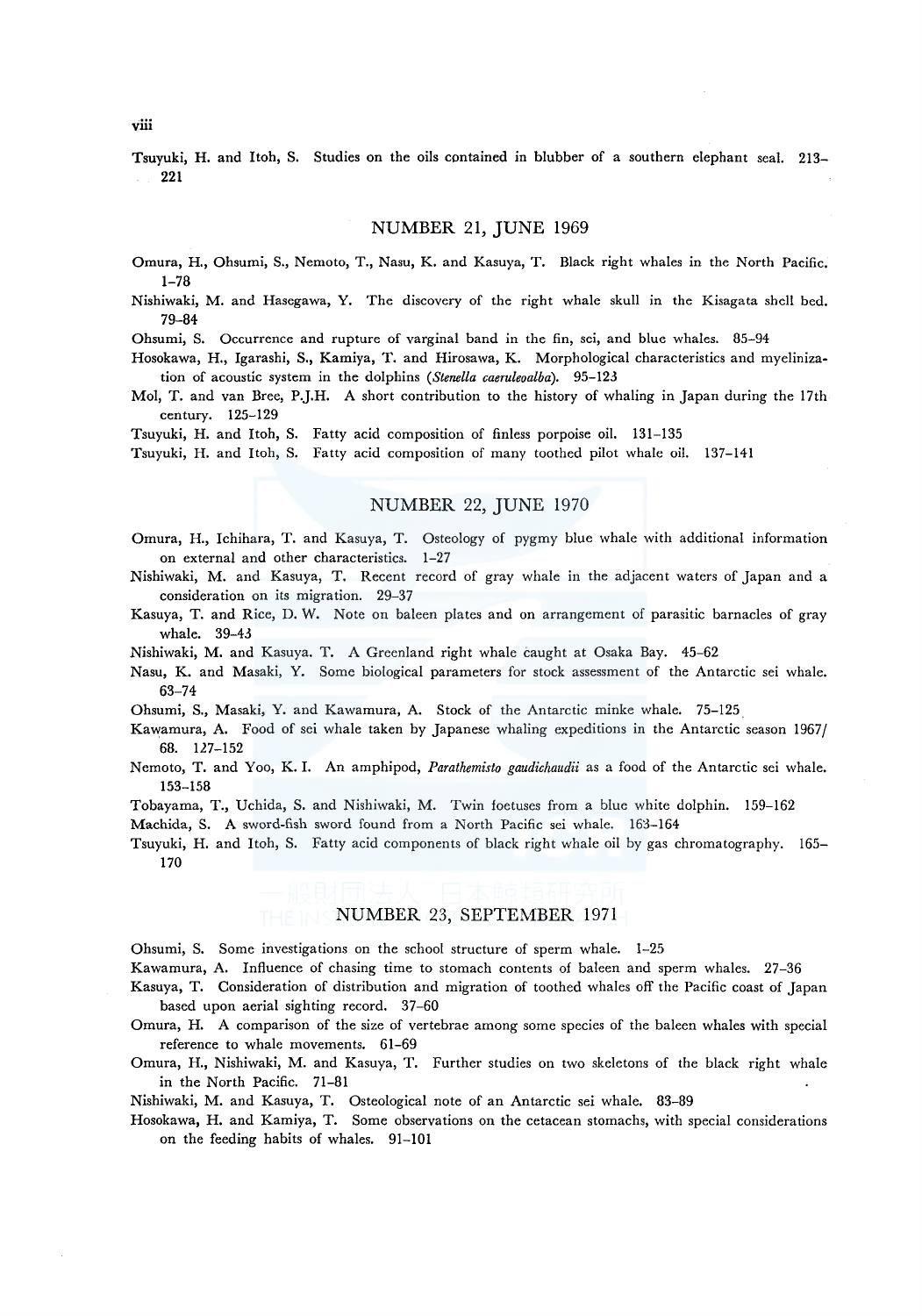- Lugassy, A. A., Korostoff, E. and Rabinowits, J. L. Influence of incremental lines upon the compressive strength of sperm whale dentin. 103-110
- Nishiwaki, M. and Oguro, N. Baird's beaked whales caught on the coast of Japan in recent 10 years. 111-122
- Mizue, K., Nishiwaki, M. and Takemura, A. The underwater sound of Ganges river dolphins *(Platanista gangetica* ). 123-128

Kasuya, T. and Nishiwaki, M. First record of *Mesoplodon densirostris* from Formosa. 129-137

Kawamura, A. and Kashita, K. A rare double monster of dolphin, *Stenella caeruleoalba.* 139-140

Tsuyuki, H. and Itoh, S. Fatty acid components of Ganges river dolphin oil. 141-147

# NUMBER 24, NOVEMBER 1972

Omura, H. An osteological study of the Cuvier's beaked whale, *Ziphius cavirostris*, in the northwest Pacific. 1-34

Nishiwaki, M. and Oguro, N. Catch of the Cuvier's beaked whales off Japan in recent years. 35-41

- Nishiwaki, M., Kasuya, T., Kureha, K. and Oguro, N. Further comments of *Mesoplodon gingkodens.*  43-56
- Kasuya, T. Growth and reproduction of *Stenella caeruleoalba* based on the age determination by means of dentinal growth layers. 57-79

Kasuya, T. and Oguro, N. A new tagging method of dolphins. 81-85

- Kasuya, T. Some informations on the growth of the Ganges dolphin with a comment on the Indus dolphin. 87-108
- Kasuya, T. and Aninul Haque, A.K.M. Some informations on the distribution and seasonal movement of the Ganges dolphin. 109-115

Tsuyuki, H. and ltoh, S. Fatty acid component of various blubber oil of Ganges River dolphin. 117-125

Naito, Y. and Nishiwaki, M. The growth of two species of the harbour seal in the adjacent waters of Hokkaido. 127-144.

Ichihara, T. and Yoshida, K. Diving depth of northern fur seals in the feeding time. 145-148

## NUMBER 25, SEPTEMBER 1973

- Kasuya, T. Systematic consideration of recent toothed whales based on the morphology of tympanoperiotic bone. 1-103
- Omura, H. A review of pelagic whaling operations in the Antarctic based on the effort and catch data in 10° squares of latitude and longitude. 105-203
- Nasu, K. Results of whale sighting by Chiyoda Mam No. 5 in the Pacific sector of the Antarctic and Tasman Sea in the 1966/67 season. 205-217
- Kawamura, A. Food and feeding of sei whale caught in the waters south of 40°N in the North Pacific. 219-236.
- Ohsumi, S. Find of marlin spear from the Antarctic minke whales. 237-239
- Seki, Y. An anatomical study on the lower extension of the dorsal vagal nucleus to the upper cervical cord in the sperm whale. 241-249
- Tobayama, T., Nishiwaki, M. and Yang, H. C. Records of the Fraser's Sarawak dolphin *(Lagenodelphis hosei)* in the western North Pacific. 251-263

Miyazaki, N., Kusaka, T. and Nishiwaki, M. Food of *Stenella caeruleoalba.* 265-275

Nishiwaki, M. Possible vestigial teats of killer whale. 277-278

Williamson, G. R. Counting and measuring baleen and ventral grooves of whales. 279-292

Tsuyuki, H. and ltoh, S. Fatty acid component of blubber oil of Amazon River dolphin. 293-299

Naito, Y. Comparison in colour pattern of two species of harbour seal in adjacent waters of Hokkaido. 301-310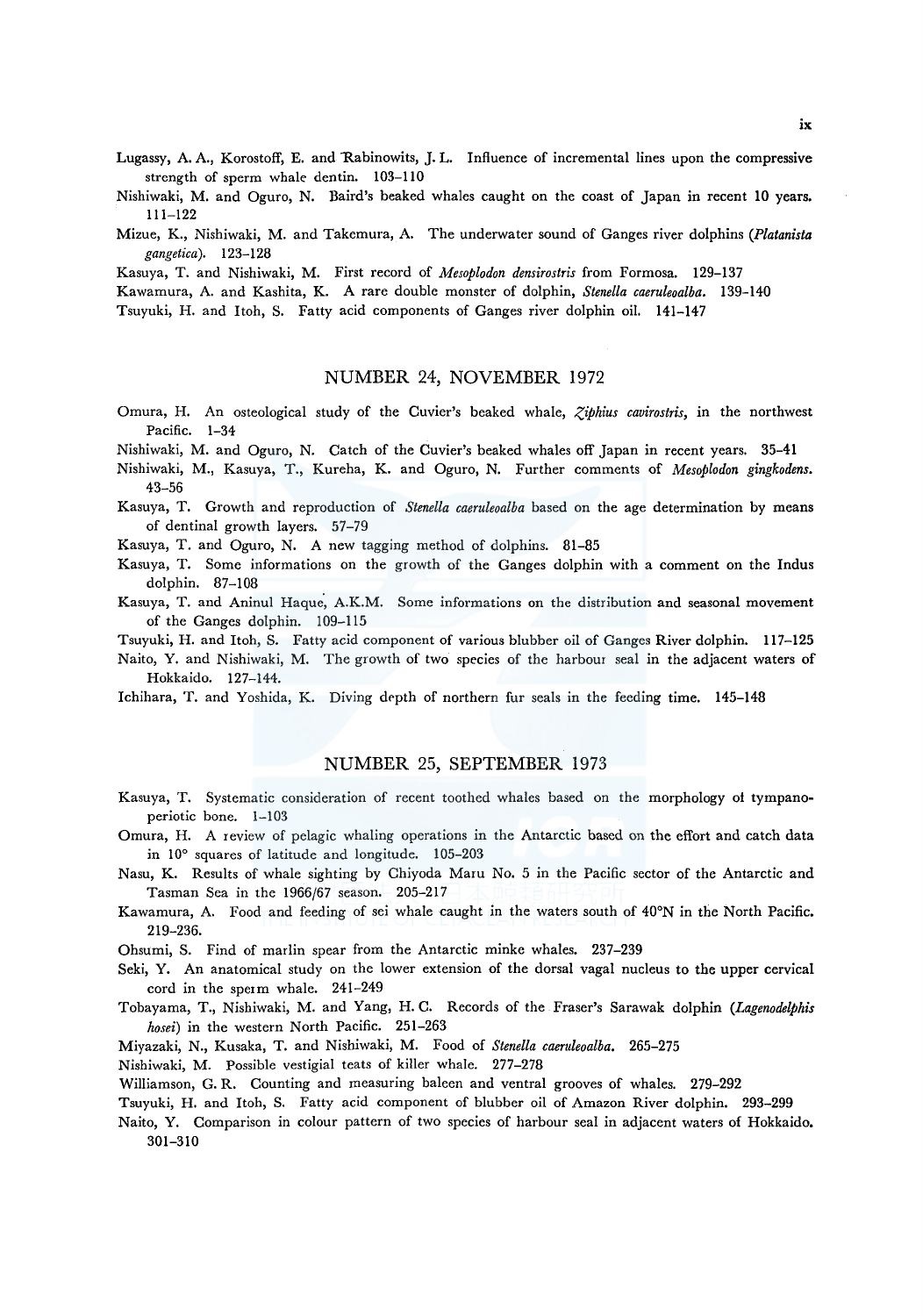## NUMBER 26, NOVEMBER 1974

Omura, H. Possible migration route of the gray whale on the coast of Japan. 1-14

Satake, Y. and Omura, H. A taxonomic study of the minke whale in the Antarctic by means of hyoid bone. 15-24

Kawamura, A. Food and feeding ecology in the southern sei whale. 25-144

McCann, C. Body scarring on cetacea-odontocetes. 145-155

- Kasuya, T., Miyazaki, N. and Dawbin, W. H. Growth and reproduction of *Stene/la attenuata* in the Pacific coast of Japan. 157-226
- Miyazaki, N., Kasuya, T. and Nishiwaki, M. Distribution and migration of two species of *Stene/la* in the Pacific coast of Japan. 227-243
- Kamiya, T. and Pirlot, P. Brain morphogenesis in *Stene/la coeruleoalba.* 245-253
- Castello, H. P., Tomo, A. P. and Panizza, J. S. First Antarctic record of a killer whale stranding. 255-258

Kamiya, T. and Miyazaki, N. A malformed embryo of *Stenella coeruleoalba.* 259-263

Kamiya, T. and Yamasaki, F. Organ weights of *Pontoporia blainvillei* and *Platanista gangetica* (Platanistidae). 265-270

Machida, S. Surface temperature field in the Crozet and Kerguelen whaling grounds. 271-287

Machida, S. The voyage of the Konan Maru No. 16 to the Antarctic whaling grounds. 289-302

Itoh, S. and Tsuyuki, H. Fatty acid component of different blubber oil of finless porpoise. 303-306

Itoh, S. and Tsuyuki, H. Fatty acid component of Senegal manatee fats. 309-311.

Naito, Y. The hyoid bones of two kinds of harbour seals in the adjacent waters of Hokkaido. 313-320

# NUMBER 27, SEPTEMBER 1975

Omura, H. Osteological study of the minke whale from the Antarctic. 1-36

Williamson, G. R. Minke whales off Brazil. 37-59

Kawamura, A. A consideration on an available source of energy and its cost for locomotion in fin whales with special reference to the seasonal migrations. 61-79

Kasuya, T. and Nishiwaki, M. Recent status of the population of Indus dolphin. 81-94

Kasuya, T. Past occurrence of *Globicephala melaena* in the western North Pacific. 95-108

McCann, C. A study of the genus *Berardius* Duvernoy. 111-137

Nishiwaki, M. and Kureha, K. Strange organ in the anal region of the finless porpoise. 139-140 Machida, S. Distribution of sperm whale catches in the southern Indian Ocean. 141-159

## NUMBER 28, OCTOBER 1976

Kawamura, A. and Satake, Y. Preliminary report on the geographical distribution of the Bryde's whale in the North Pacific with special reference to the structure of the filtering apparatus. 1-35

Pivorunas, A. A mathematical consideration on the function of baleen plates and their fringes. 37-55

Omura, H. and Kasuya, T. Additional information on skeleton of the minke whale from the Antarctic. 57-68

Omura, H. A skull of the minke whale dug out from Osaka. 69-72

Kasuya, T. Reconsideration of life history parameters of the spotted and striped dolphins based on cemental layers. 73-106

McCann, C. Notes on the foetal skull of *Mesoplodon stejnegeri.* 107-117

Gianuca, N. M. and Castello, H.P. First record of the southern bottlenose whale, *Hyperoodon planifrons* from Brazil. 119-126